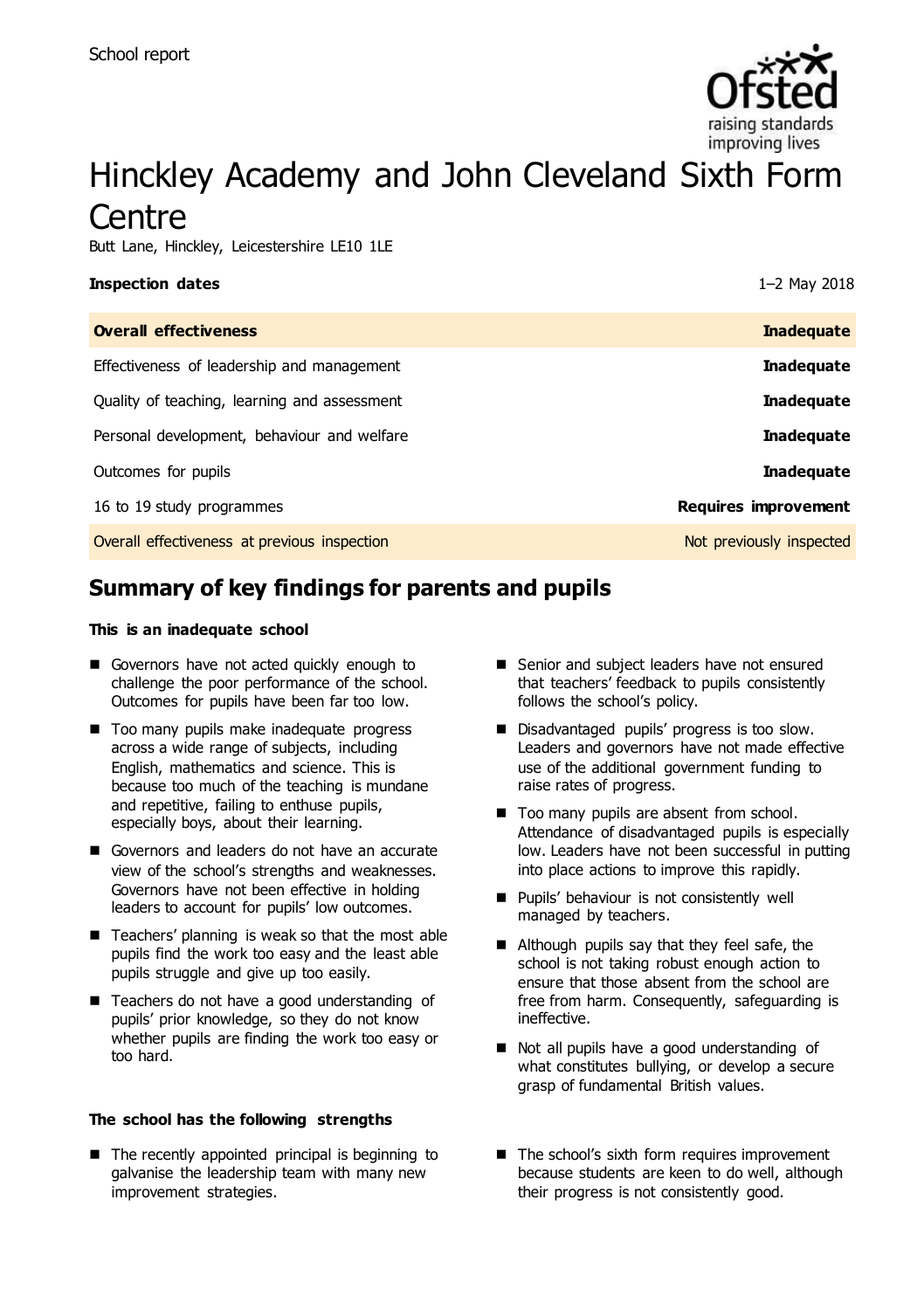

## **Full report**

In accordance with section 44(1) of the Education Act 2005, Her Majesty's Chief Inspector is of the opinion that this school requires special measures because it is failing to give its pupils an acceptable standard of education and the persons responsible for leading, managing or governing the school are not demonstrating the capacity to secure the necessary improvement in the school.

### **What does the school need to do to improve further?**

- $\blacksquare$  Make safeguarding effective through ensuring that there is an appropriate system for monitoring pupils' attendance which includes rigorous, timely checks on absences.
- Increase the impact of leadership and management on raising pupils' achievement, by:
	- ensuring that governors have the skills to hold school leaders to account with more rigour
	- creating an effective strategy for the use and evaluation of the additional funding the school receives to improve the attendance and outcomes of disadvantaged pupils
	- ensuring the accuracy of progress data so that leaders, governors and teachers are better informed about the next steps in pupils' learning
	- strengthening the monitoring of pupils' attendance by including rigorous checks on absence at an earlier stage so that actions can be taken to improve attendance for all pupils
	- implementing the findings of the recently competed review of the curriculum so that it is fit for all pupils, including those who have special educational needs (SEN) and/or disabilities
	- making sure that all members of staff are consistent in their application of school policies, including managing pupil behaviour and feedback to pupils.
- $\blacksquare$  Rapidly improve the quality of teaching, learning and assessment by:
	- ensuring that teachers plan to meet the needs of pupils of all abilities to secure good progress and good behaviour in lessons
	- ensuring that all teachers have high expectations of what pupils can achieve and provide them with work that is appropriately challenging
	- making sure that all teachers use information about pupils' attainment and progress to provide work that is at the right level
	- ensuring that teachers check pupils' understanding regularly in lessons so that learning matches their needs and they make good progress
	- providing more bespoke professional development for staff, including the sharing of best practice, so that teachers can increase rates of achievement for all pupils across the curriculum, especially for boys and disadvantaged pupils.
- Make sure that all pupils understand what constitutes bullying, so they are able to recognise it if it occurs and report it appropriately to staff.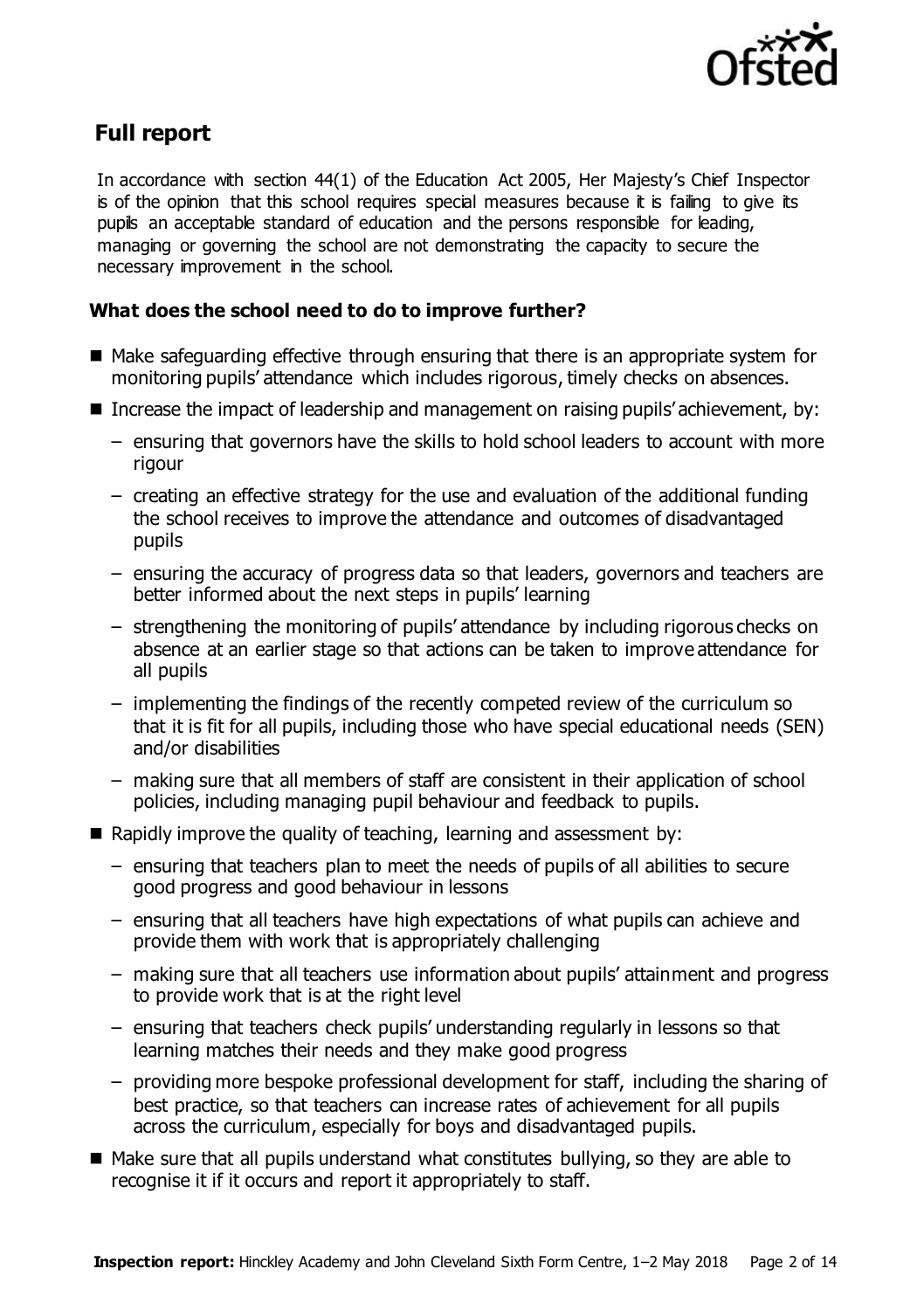

 Ensure that pupils develop a good understanding of fundamental British values so that they are well prepared for life in modern Britain.

An external review of governance should be undertaken in order to assess how this aspect of leadership and management may be improved.

An external review of the school's use of the pupil premium should be undertaken in order to assess how this aspect of leadership and management may be improved.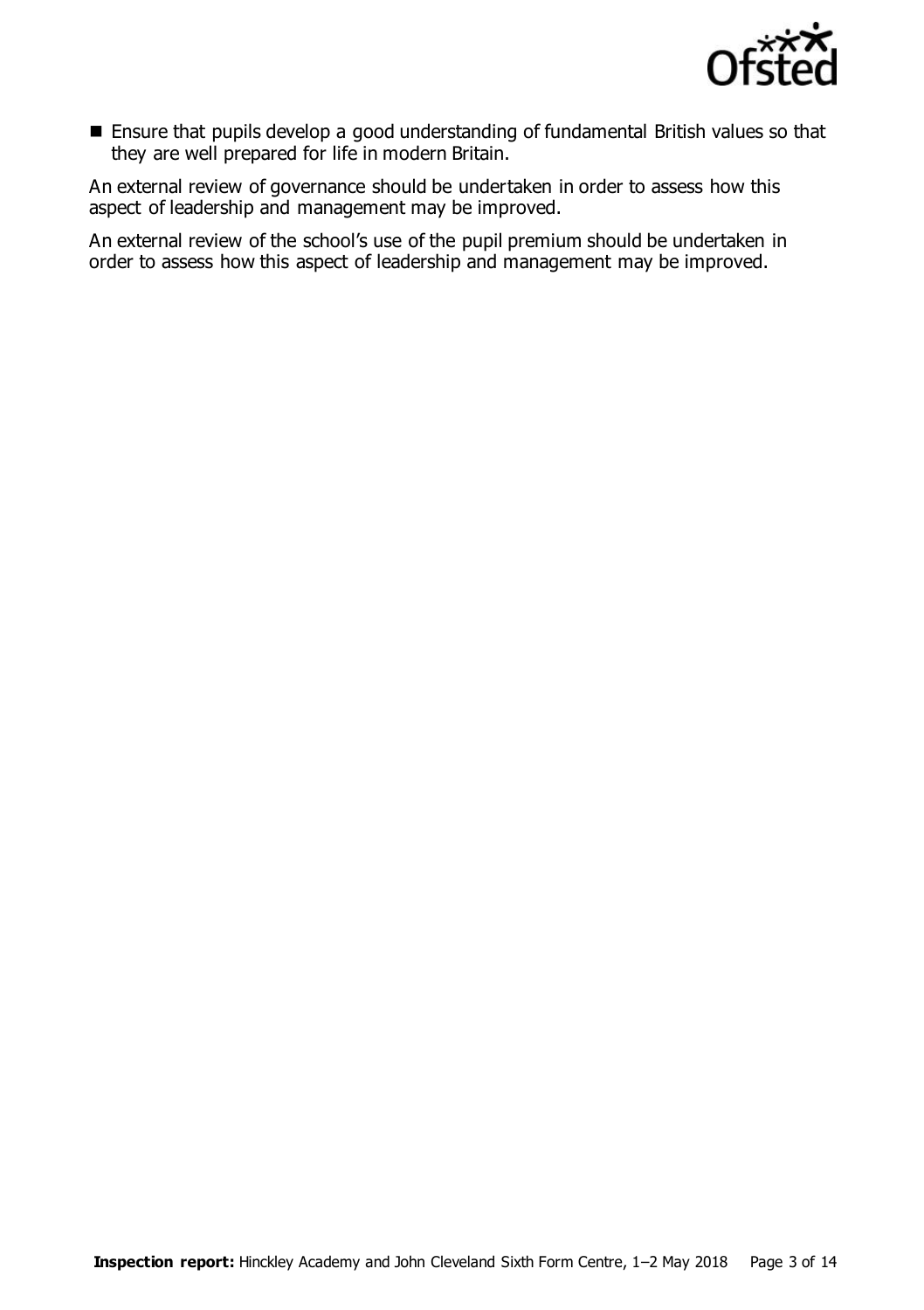

# **Inspection judgements**

#### **Effectiveness of leadership and management Inadequate**

- Leaders and governors have overseen poor outcomes for pupils since the school came into being in 2015, following the amalgamation of two predecessor schools. They have not demonstrated the capacity to improve these outcomes rapidly enough.
- Leaders are not doing enough to tackle poor teaching. The recently appointed principal has insisted on a much-needed focus on teaching with the introduction of the 'HAJC6 way'. However, this is yet to lead to pupils making consistently strong progress. Leaders accept that their strategy for improving teaching changes too frequently. They have not allowed sufficient time to embed the improvements required.
- Leaders are not taking effective action to improve the progress of disadvantaged pupils. Leaders do not plan sufficiently well to meet these pupils' needs using the additional government funding. There is little monitoring of actions or evaluation of their impact. Although the school's tracking data shows that outcomes are expected to improve, too many disadvantaged pupils are underachieving.
- Leaders do not have robust plans in place for the use of additional funding to support Year 7 pupils who need to catch up in literacy and numeracy. Governors are not given any information about the impact of this funding and, consequently, are unaware of the effectiveness of its use in improving standards.
- Leaders and governors have an overgenerous view of the school and an unrealistic picture of current standards. As a result of this, governors have not focused sufficient attention on the underachievement of groups such as disadvantaged pupils, boys and those who have SEN and/or disabilities. Consequently, these groups continue to achieve less well than their peers.
- Although outcomes remain low for pupils who have SEN and/or disabilities, the relatively new leader is providing a clear framework of support for them. However, teachers are not implementing these strategies sufficiently well in the classroom to secure better progress for these pupils.
- The principal is introducing much-needed new systems and structures to the school. However, it is too soon to see the impact of these on the quality of teaching and outcomes for pupils.
- The school has recently arranged support from a local teaching school alliance to help improve the quality of teaching. Again, it is too early to see the impact of this on raising the effectiveness of teaching.
- Leaders have not done enough to improve the poor attendance of pupils. Too many are absent from school. The attendance of disadvantaged pupils is particularly low and is declining.
- The curriculum is broad and balanced at key stage 3 but does not meet the needs of pupils at key stage 4, including those who have SEN and/or disabilities. Leaders are yet to implement fully their revised curriculum that they have determined will better meet the needs of all pupils. The school has a personal and social education programme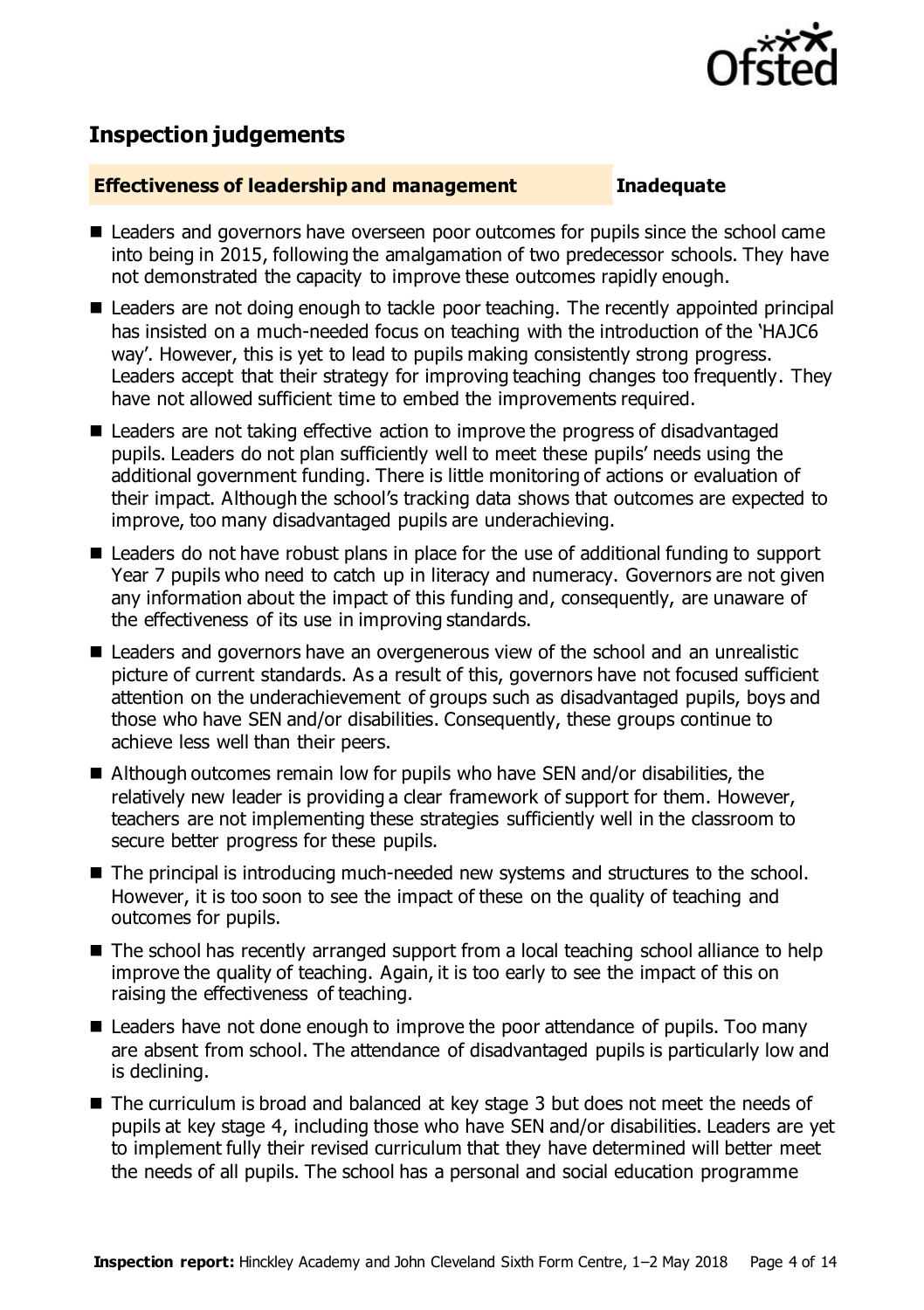

(PSE), but this is not well enough planned to allow pupils to develop a good understanding of fundamental British values.

- The school uses displays around the school and events, including assemblies, to raise the awareness of pupils about anti-bullying and careers. However, these approaches are insufficiently embedded in the curriculum to make a consistent, positive impact on pupils' spiritual, moral, social and cultural development.
- The school makes use of alternative providers for a very small minority of pupils. Checks are frequent and sufficiently timely to ensure that these pupils attend well and make progress.
- It is recommended that newly qualified teachers are not appointed.

### **Governance of the school**

- Since September 2015 when the amalgamation took place, governors have been overwhelmed by financial concerns, largely as a result of the staff redundancies that had to be made. Consequently, governors have not had a focus on the quality of teaching and its impact on the outcomes for pupils, which have been far too low. As a result of this, governance is inadequate.
- Governors are not holding leaders sufficiently to account. Although this has improved recently with the appointment of a new principal, they accept information from leaders without taking sufficient steps to ensure its accuracy. This has led to an overoptimistic view of the strengths and areas that need improving in the school. Until recently, governors have not grasped the urgent need to improve outcomes for pupils.
- Governors have not ensured that the additional pupil premium funding provided to support disadvantaged pupils has been spent effectively to help these pupils make progress in line with other pupils nationally. They have not reviewed the impact of the use of the funding for last year and, consequently, have not published this.
- Governors are ineffective in holding leaders to account for the use of the extra funding received to help Year 7 pupils catch up in literacy and numeracy. They have not reviewed the impact of actions taken last year or planned how best to use the funding this year.

#### **Safeguarding**

- The arrangements for safeguarding are not effective.
- The current arrangements to monitor pupils' attendance are not adequate. Leaders do not follow up the high levels of absence on a daily basis with sufficient rigour. They do not always make the connections between pupils' attendance and potential safeguarding issues and put in place appropriate support. This places pupils at unnecessary risk.
- The safeguarding policy was not up to date at the start of the inspection and did not take into account latest statutory guidance. For example, advice to staff about reporting female genital mutilation was incorrect and there was no guidance on peeron-peer bullying or child sexual exploitation. The policy was updated by the end of the inspection.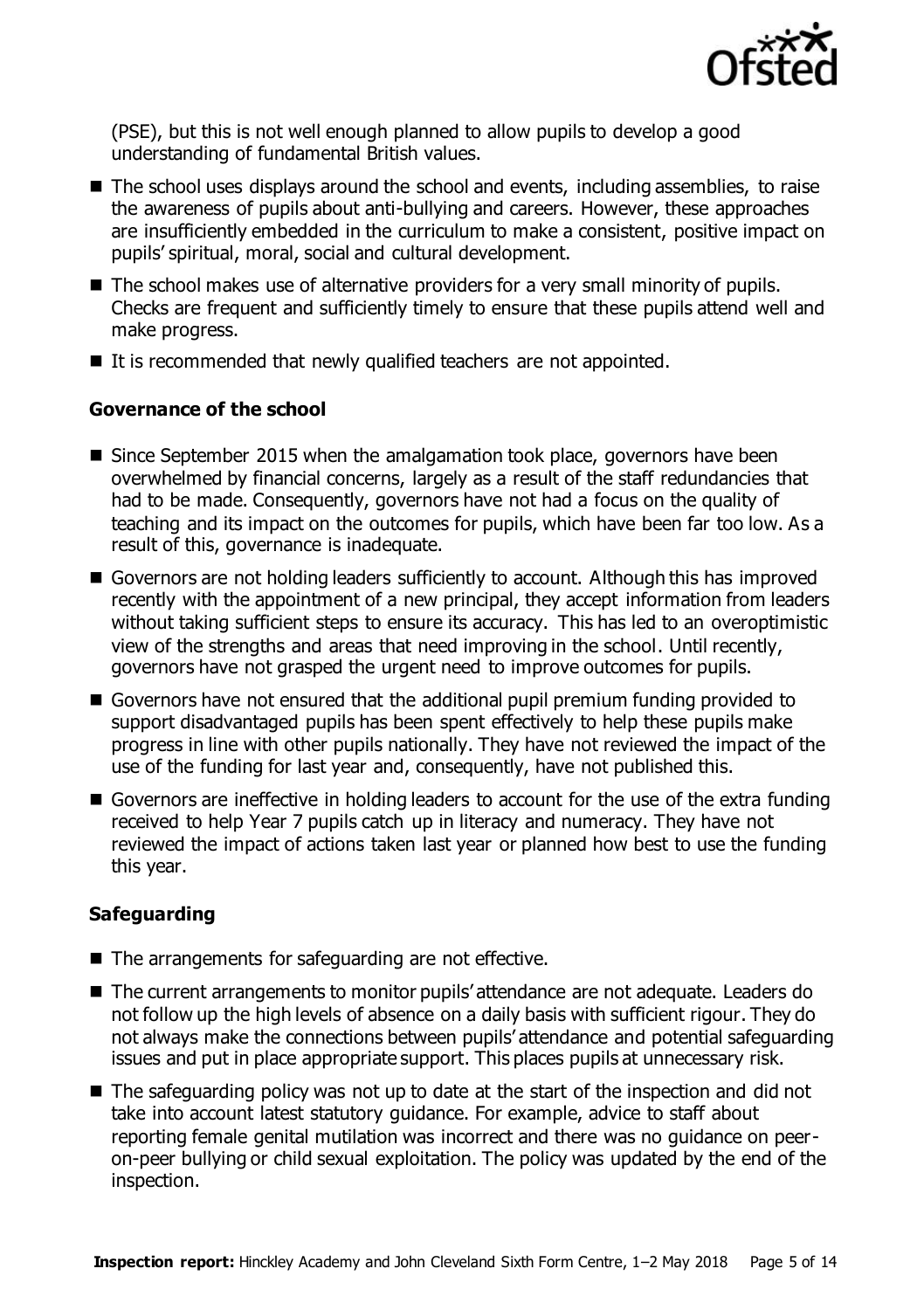

- Allegations against staff are investigated in a timely and appropriate manner by leaders. However, reporting of the outcomes is not always undertaken with the same level of rigour.
- The school's record of checks on the suitability of staff to work with young people was not fully compliant at the start of the inspection. For example, references for some staff and checks on senior leaders and governors have not always been followed up rigorously enough. This was fully compliant by the end of the inspection.
- When child protection issues arise, they are dealt with in a timely and appropriate manner. The school liaises closely with external organisations.
- **Pupils are taught how to keep safe from the dangers of radicalisation and extremism** through the school's PSE programme and assemblies. However, pupils' understanding of these issues is too variable and is not presented in a coherent manner. Leaders have a good understanding of what the risks are in the local community and all staff have undergone 'Prevent' training.

#### **Quality of teaching, learning and assessment Inadequate**

- Too much teaching is mundane, poorly planned and ill-matched to pupils' abilities. It is failing to enthuse pupils, especially boys, about their learning. There is not enough good teaching to accelerate pupils' achievement.
- Teachers and pupils do not understand assessment information, or where pupils are in their learning, well enough. Teachers do not regularly check on pupils' understanding in lessons or plan learning that is appropriate to pupils' needs. Consequently, learning is either too easy or too difficult and does not take into account pupils' starting points. For example, in a mathematics lesson, Year 7 pupils were finding fractions and percentages of shapes. Many found the task too difficult and some were unable to get started at all because the teacher did not check what pupils knew and adjust the teaching as a result.
- The teaching of English, mathematics and science is not good enough. In too many of these lessons, work is repetitive and at too low a level for pupils to catch up with others nationally.
- Time is not well used to accelerate progress in many lessons. Inspectors saw examples of pupils who had completed work and were having to wait too long for further learning activities. Often, teachers' expectations of what their pupils can achieve within a given amount of time are too low. There is little evidence of the urgency that is needed for pupils to learn quickly and make the rapid progress needed to catch up with their peers nationally.
- There is a lack of challenging work to help the most able pupils progress at a fast enough rate. For example, in a philosophy and ethics lesson, some able Year 8 pupils successfully used higher-level vocabulary when questioned by the teacher, but none used this to improve their written work.
- Teaching in science is particularly poor overall. In too many lessons, pupils work through activities given to them without the teacher checking their understanding. Consequently, pupils are unclear whether or not they have mastered correctly what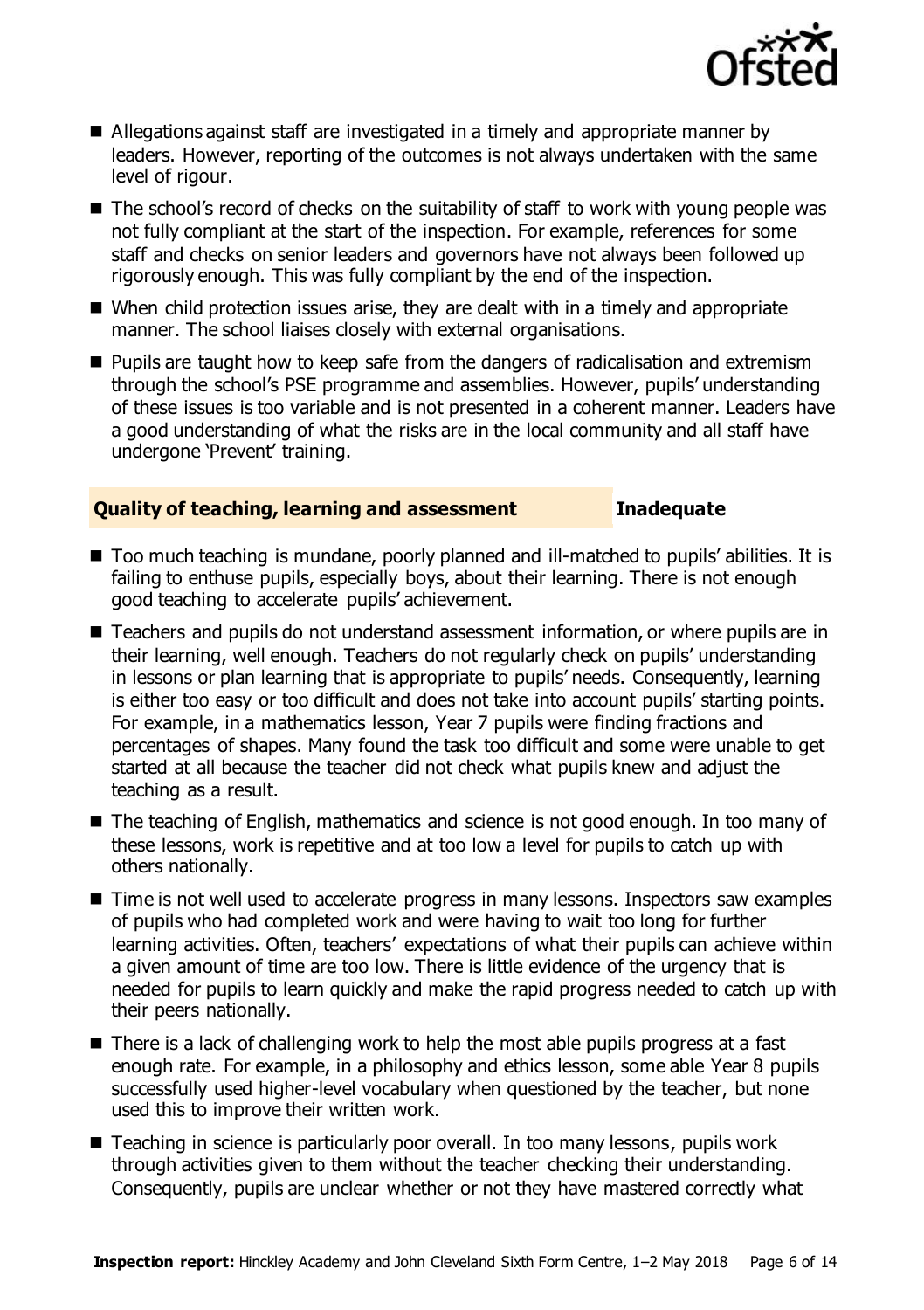

they are being asked to learn. For example, in a Year 10 lesson, pupils were considering the differences between nerves and hormones. Their understanding was not checked by the teacher before moving onto the next question and pupils were left uncertain about the correct answers.

- Scrutiny of pupils' books shows that there are wide variations in the quality of assessment. Frequently, teachers do not provide feedback to pupils in line with school and departmental policies. Pupils say that the feedback they receive is very variable even between teachers in the same department, although they do value this when they receive it.
- When the teaching is stronger, pupils are more motivated and keen to work hard. In many lessons pupils just sit quietly when teaching is less effective. However, inspectors saw examples of some very poor behaviour from a small minority of pupils.
- $\blacksquare$  Most parents say that they get valuable information about their child's progress from the school. However, pupils say that this is the main way that they learn about how well they are progressing.

#### **Personal development, behaviour and welfare Inadequate**

#### **Personal development and welfare**

- The school's work to promote pupils' personal development and welfare requires improvement.
- Incidents of bullying are few according to school records. Around a third of pupils who responded to the online survey were concerned that bullying is not always dealt with well. Some parents believe that the school does not always deal well with incidents of bullying. However, pupils who met inspectors said that bullying is rare and when it occurs, it is generally dealt with well by teachers. Leaders agree that there is more work to do to help pupils understand what constitutes bullying.
- **Pupils say that they feel safe and the majority of their parents agree with this. Through** their PSE programme, pupils learn how to keep safe online. Pupils who spoke with inspectors were confident that they knew how to protect themselves online.
- Older pupils say that they are clear about their next steps in education at the end of Year 11. Careers advice is provided and many pupils make the decision to join the sixth form at the school. The school's information shows that almost all pupils progressed from Year 11 into learning of some kind in 2016 and 2017.

#### **Behaviour**

- The behaviour of pupils is inadequate.
- Attendance is consistently too low for all pupils and it is particularly low for disadvantaged pupils. No overall improvement has been seen this year and attendance has declined for disadvantaged pupils from the previous year.
- Rates of persistent absence are very high for all pupils, for disadvantaged pupils and for those who have SEN and/or disabilities. Around a quarter of all Year 11 pupils have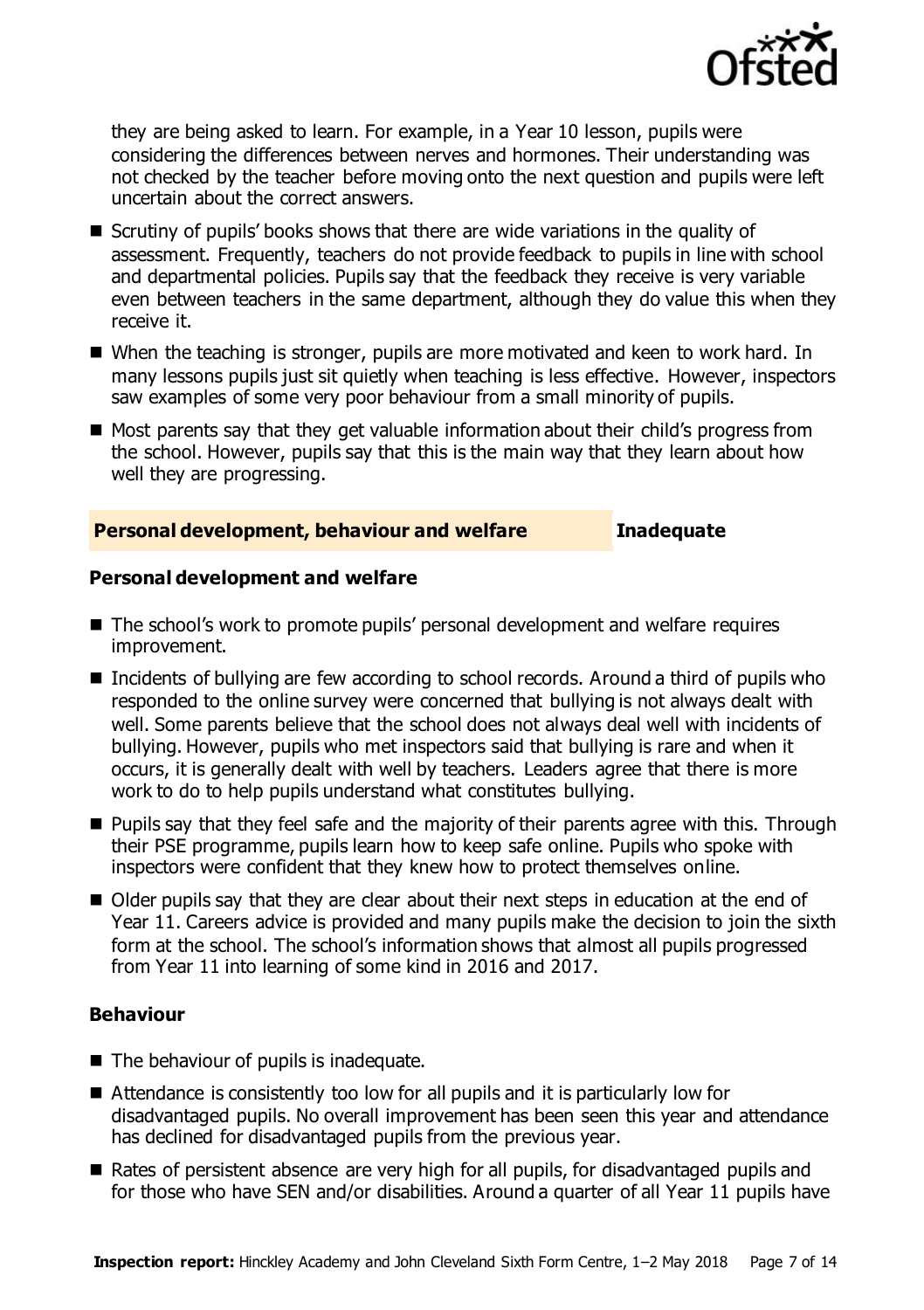

been persistently absent during this academic year and the proportions in other year groups are not far behind this.

- **Procedures for monitoring attendance are not rigorous enough. They are not applied** quickly enough and leaders have failed to change their approach despite limited impact. Systems and approaches are not tight enough, not least given the potential safeguarding concerns that arise from so much absence. Inspectors were not convinced that the school knows enough about the whereabouts of the many pupils who are absent for leaders and governors to be reassured about the safety of these pupils.
- Exclusions are low. Pupils conduct themselves well in many lessons and around the school. Pupils are friendly and polite, opening doors for inspectors. However, in some lessons, pupils' behaviour is poor, and inspectors saw examples of pupils disrupting learning. When this occurs, it is largely because less-effective teaching means that the needs of pupils are not being met. In these lessons, staff fail to take responsibility for pupils' behaviour in their classrooms.
- A small number of pupils attend some lessons in other educational settings. Rigorous checks are made by the school to ensure that these pupils attend regularly and make sufficient progress. This is helping these pupils to behave well when they attend lessons in school.

### **Outcomes for pupils Inadequate**

- Outcomes have been very low for all pupils since the school opened. In 2017, outcomes showed no improvement overall from the previous year and pupils underachieved in all the subject areas that had large examination entries.
- **From their starting points, progress for all pupils was very low in English, mathematics,** science, humanities and modern foreign languages in 2017. It showed no improvement on 2016. This pattern is replicated for the most able, those of average ability, the least able, for boys, disadvantaged pupils and for those pupils who have SEN and/or disabilities.
- Outcomes for disadvantaged pupils have been very low for the past two years, with progress from their starting points in the lowest 10% nationally in 2016 and 2017. Progress was particularly low in English, mathematics, science, humanities and modern foreign languages for these pupils.
- The school's tracking system shows that outcomes should improve for the current Year 11 pupils in English, mathematics and science, but these are still predicted to be below national averages. The predicted outcomes for modern foreign languages, information and communication technology, art and computer science indicate little, if any, improvement from their low levels in 2017. This is also true for current Year 10 pupils because the teaching is not consistently good enough.
- Although pupils are underachieving in all the main subjects, progress in science is particularly poor. The school's tracking data indicates that too many pupils are underachieving across key stages 3 and 4.
- Current data provided by the school shows that, overall, boys are making less progress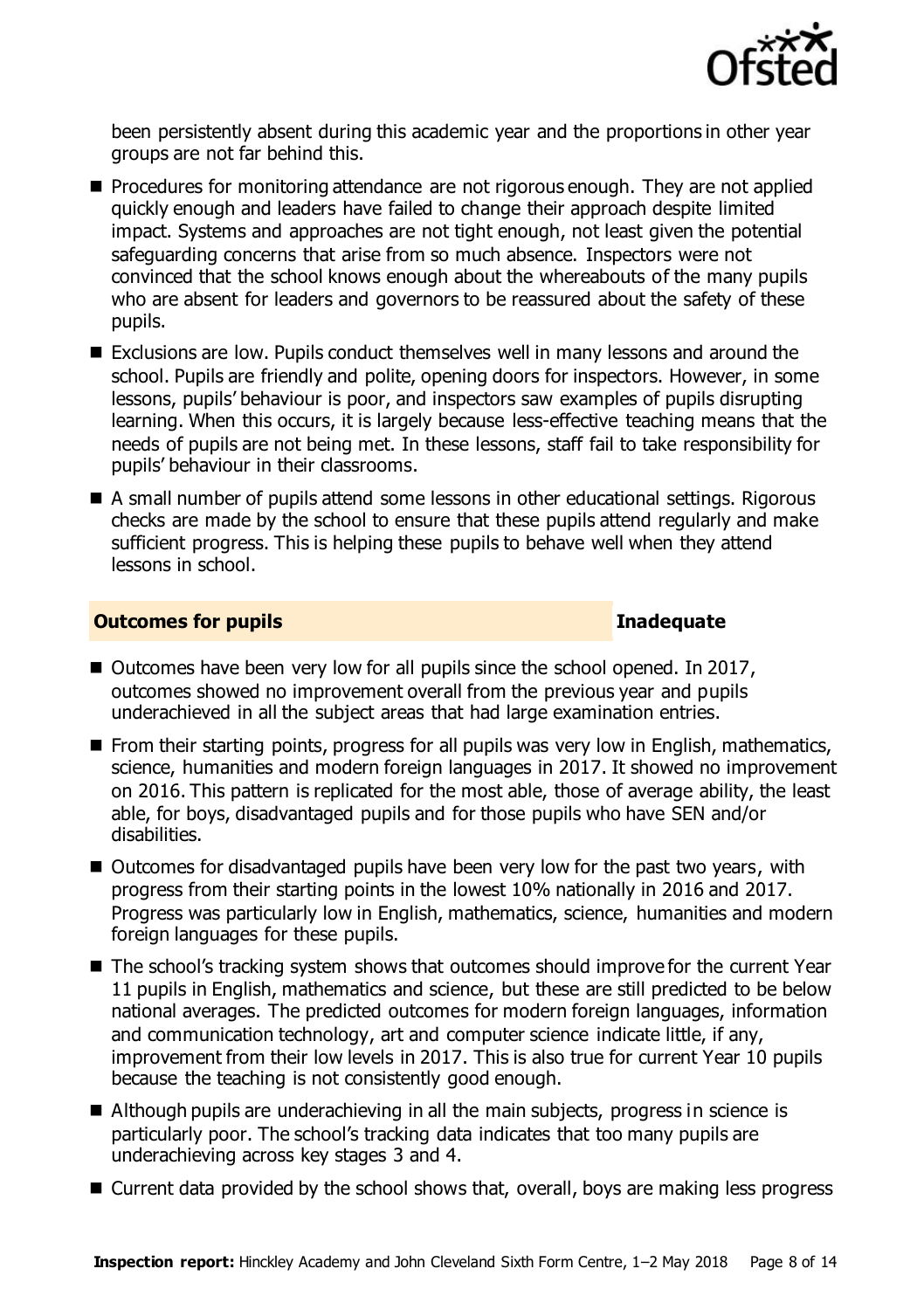

than girls in English, mathematics and science. Progress for disadvantaged pupils is well below that of pupils nationally and these differences are evident across the curriculum.

- Work in pupils' books supports the picture given by the school's data. Inspectors did not generally see rapid enough progress in pupils' books.
- There is some evidence to suggest that pupils in Year 7 are making better progress from their starting points in English and mathematics than in previous years. However, those in Year 8 are not making such strong progress, particularly disadvantaged pupils.
- Pupils who have SEN and/or disabilities achieve less well than other pupils in the school because the additional funding has not been targeted effectively to lead to consistently strong outcomes.
- Although rates of progress were low for the pupils who left Year 11 in 2017, almost all progressed into education or employment with some formal learning.

### **16 to 19 study programmes Requires improvement**

- Over the past two academic vears, the students have made below-average progress in their academic subjects. However, progress in work-related subjects improved in 2017 to being above-average and disadvantaged students made broadly average progress overall. Current pupils in Year 13 are making average progress.
- The quality of teaching in the sixth form is too variable across a range of subjects to ensure that students consistently make good progress. Teachers focus their energy on helping students to prepare for examination questions, but planning is not meeting the wider needs of students, particularly in academic subjects.
- Students' progress has been particularly slow in courses such as biology, English literature and media studies. Leaders are focusing their attention on ensuring that the quality of teaching better meets the students' needs in these subjects. However, it is too early to see the impact of this.
- Leaders of the sixth form have introduced new systems and undertaken a rigorous analysis of the performance of students. Consequently, the acting leader of the sixth form has an accurate view of the quality of teaching that students receive.
- Students who have not previously achieved passes in GCSE English or mathematics receive close support that enables them to attain these qualifications. Although numbers are small, nearly all of these students, including disadvantaged students, were successful in attaining a GCSE standard pass in the relevant subject.
- Students receive impartial careers advice and quidance that helps them to understand their next steps when they leave the sixth form. Students learn about university courses and work-based training opportunities, including internships. Students on the level 2 pathway receive an entire module dedicated to learning about future career opportunities.
- Students have a range of opportunities to develop their personal, social and employability skills. They undertake work experience and participate in activities outside of their lessons such as Young Enterprise, where they have had considerable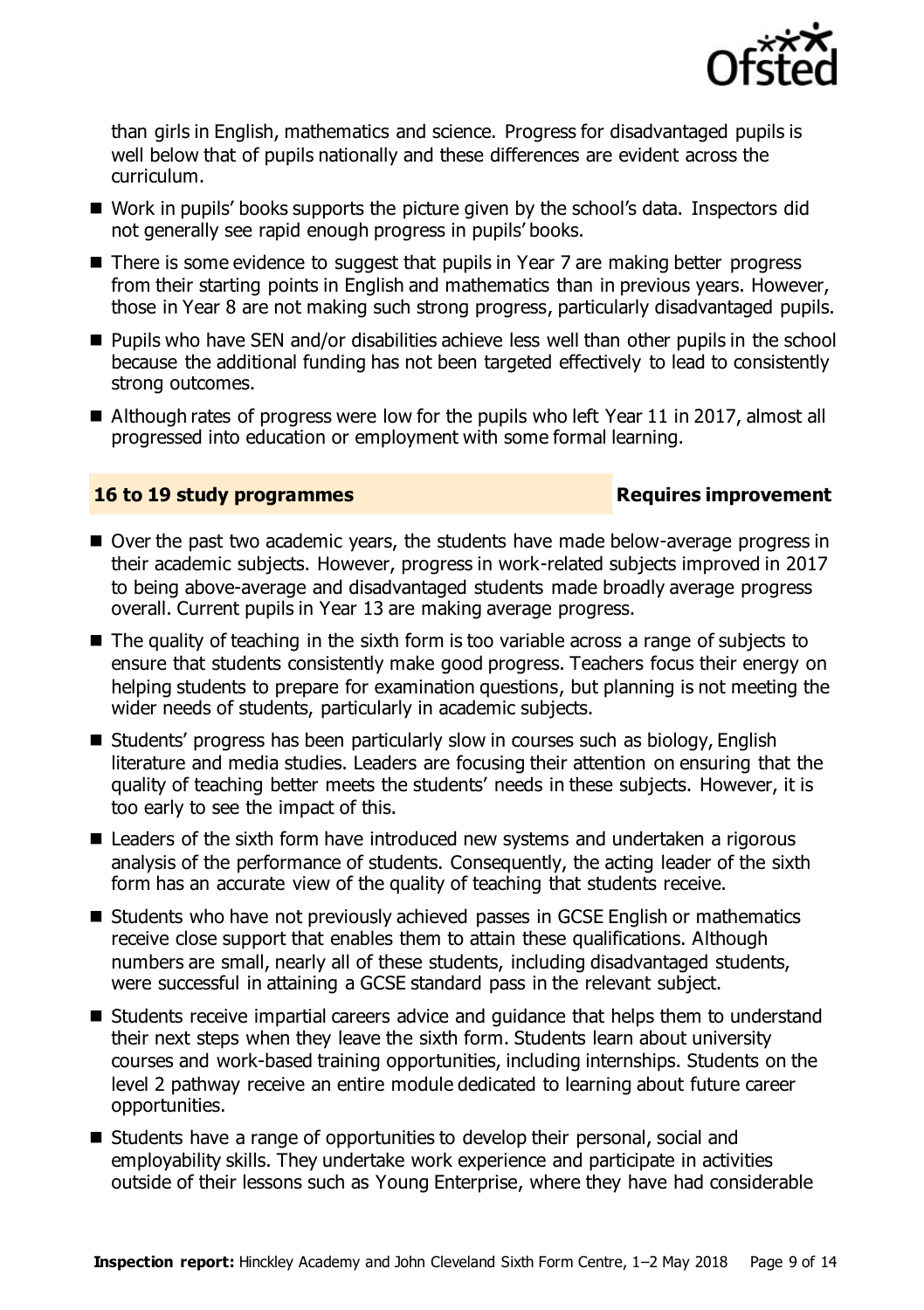

success. Such opportunities enable the students to grow in confidence and to develop the knowledge and attitudes that help them to succeed.

- Almost all Year 12 students continue with their studies into Year 13. This is because, prior to joining the sixth form, students receive close support to ensure that they make appropriate subject choices.
- **Students learn how to keep safe, including online, and how to live healthy lifestyles** through the personal development programme.
- In 2017, almost all students moved on to appropriate places of higher education, employment or training at the end of Year 13.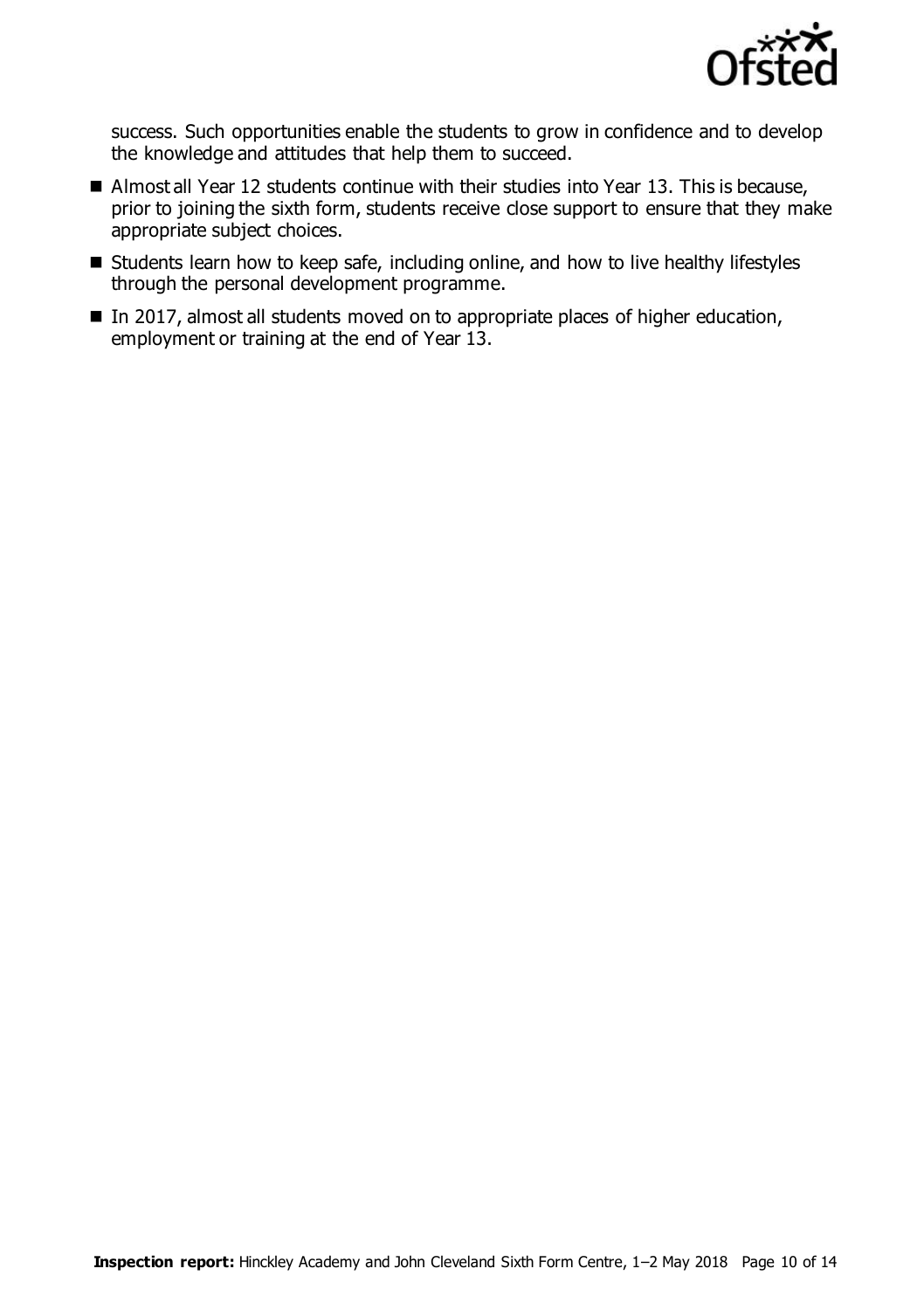

# **School details**

| Unique reference number | 141682         |
|-------------------------|----------------|
| Local authority         | Leicestershire |
| Inspection number       | 10048186       |

This inspection of the school was carried out under section 5 of the Education Act 2005.

| Type of school                                           | Secondary                |
|----------------------------------------------------------|--------------------------|
| School category                                          | Academy converter        |
| Age range of pupils                                      | 11 to 19                 |
| Gender of pupils                                         | Mixed                    |
| Gender of pupils in 16 to 19 study<br>programmes         | Mixed                    |
| Number of pupils on the school roll                      | 1,258                    |
| Of which, number on roll in 16 to 19 study<br>programmes | 442                      |
| Appropriate authority                                    | Board of trustees        |
| Chair                                                    | Paul Brown               |
| Principal                                                | <b>Richard Cahill</b>    |
| Telephone number                                         | 01455 632183             |
| Website                                                  | www.hajc.leics.sch.uk    |
| <b>Email address</b>                                     | office@hajc.leics.sch.uk |
| Date of previous inspection                              | Not previously inspected |

### **Information about this school**

- This is a larger than average-sized secondary school.
- The school started as an academy in September 2015, following the amalgamation of two predecessor schools.
- The school currently uses three alternative providers: Hinckley Partnership, UNeek and Hospital School Leicester.
- The vast majority of pupils are of White British heritage.
- The proportion of disadvantaged pupils is below average.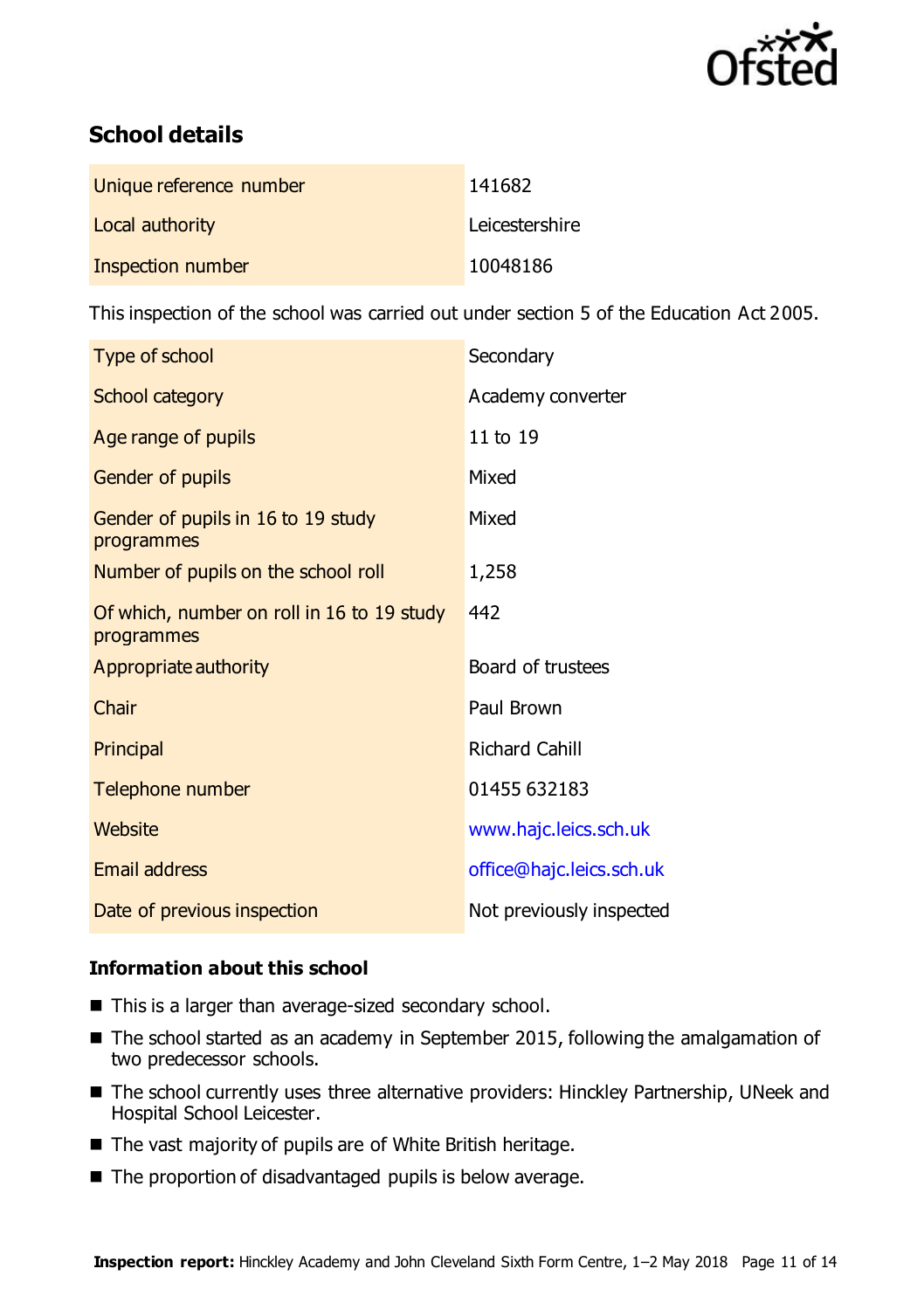

- The proportion of pupils who have SEN and/or disabilities is well below average.
- The proportion of pupils who have SEN and/or disabilities receiving support through statements of special educational needs or education, health and care plans is below average.
- In 2017 the school did not meet the government's floor standard, which sets the minimum level for pupils' progress between Years 7 and 11.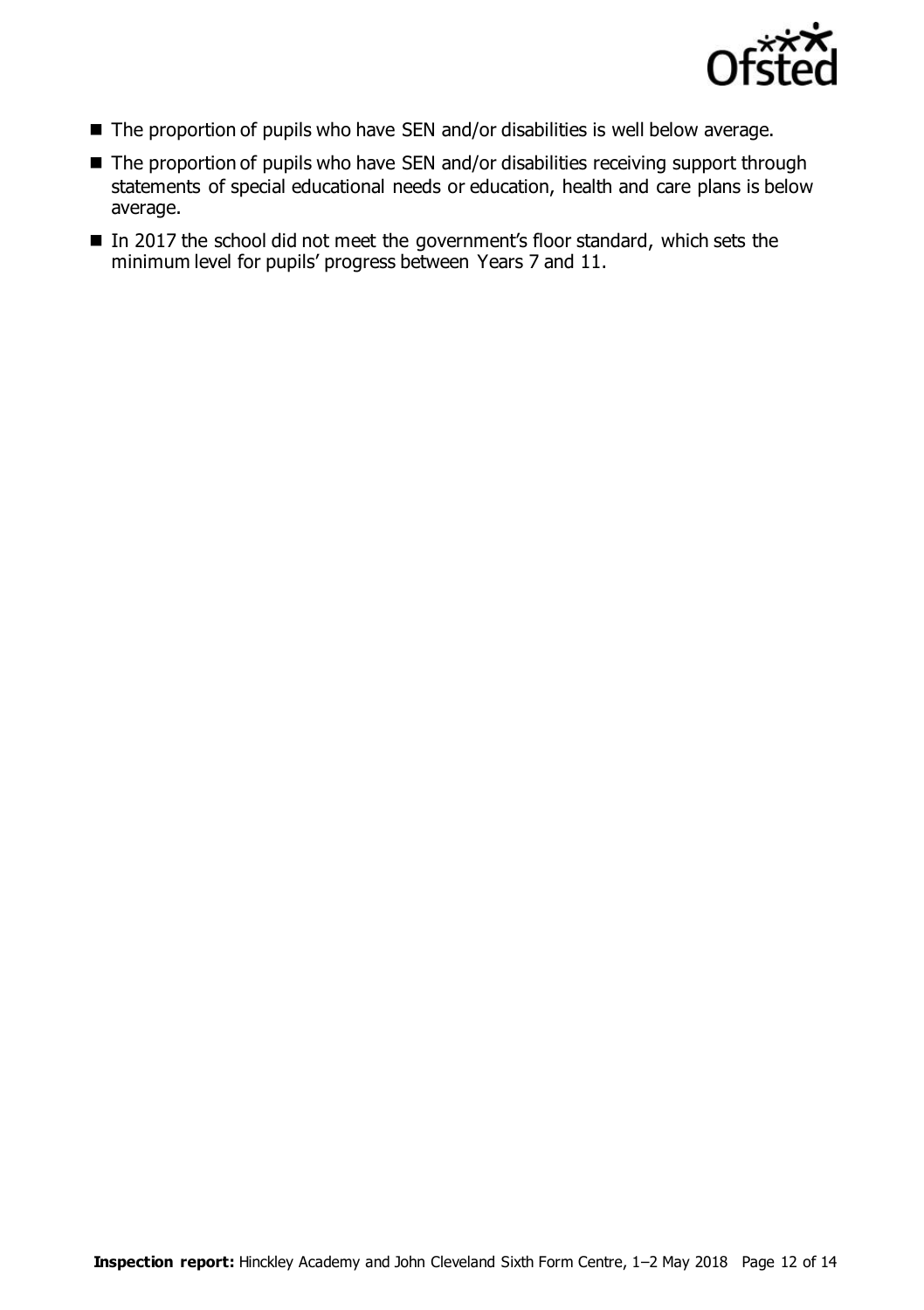

# **Information about this inspection**

- Inspectors visited 47 lessons, 15 of which were seen jointly with senior leaders. Inspectors made short visits to tutor time and an assembly.
- Inspectors observed the behaviour of pupils at break and lunchtime and as pupils moved around the school.
- Inspectors scrutinised, in detail, a range of pupils' books in a range of subjects.
- Inspectors held a number of meetings with the principal, senior and middle leaders, the chair of the trustees (who is also the chair of the governing body) and other trustees.
- Inspectors spoke with a wide range of pupils from all year groups in meetings, in lessons and around the school at break and lunchtimes.
- The inspection team looked at a wide range of the school's documentation, including the school's evaluation of its own performance, the school action plan, data on pupils' attainment and progress, attendance and behaviour records, safeguarding procedures, evaluations of the quality of teaching and minutes of the governing body meetings.
- Inspectors took account of 84 responses to Ofsted's online Parent View questionnaire, 77 free-text comments from parents, 51 responses to the online staff questionnaire and 46 responses to the online pupil questionnaire.

### **Inspection team**

| Jamie Clarke, lead inspector | Ofsted Inspector        |
|------------------------------|-------------------------|
| Jenny Brown                  | Ofsted Inspector        |
| <b>Annabel Bolt</b>          | Ofsted Inspector        |
| Jane Burton                  | Ofsted Inspector        |
| <b>Deborah Mosley</b>        | Her Majesty's Inspector |